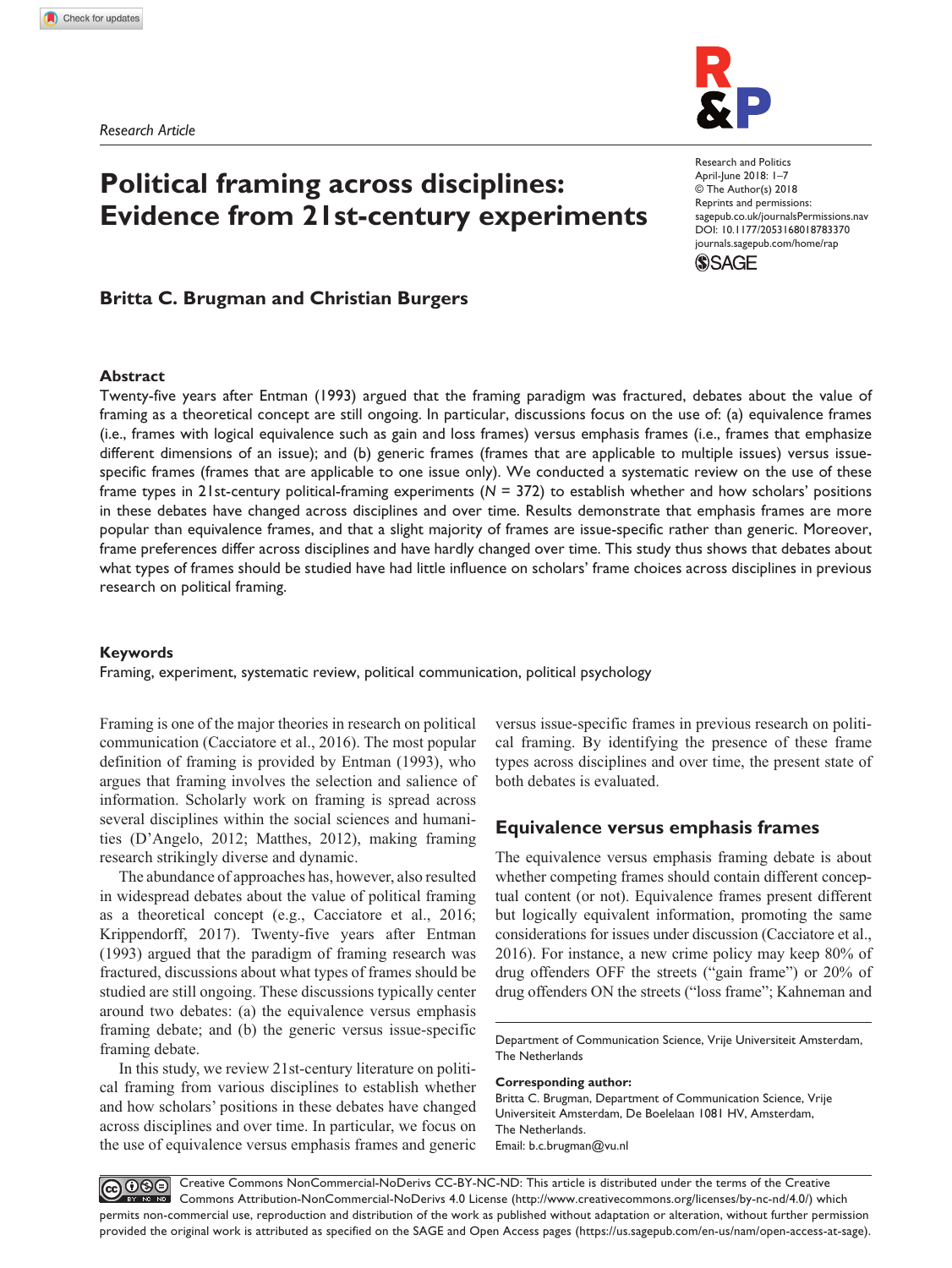Tversky, 1984). Both frames invite individuals to evaluate the policy based on the degree to which it may influence crime rates. By contrast, emphasis frames promote different considerations (Cacciatore et al., 2016). For example, during elections, the "substantive frame" focuses on candidates' issue positions, while the "procedural frame" only emphasizes their performance in the polls (Entman, 2004).

Emphasis frames have been contested in the framing literature because findings demonstrating framing effects cannot always be exclusively attributed to framing. Instead, opponents of emphasis frames argue that effects of emphasis framing have been confounded with media effects models such as priming and agenda setting (Cacciatore et al., 2016; Scheufele and Iyengar, 2012), generally caused by conceptual and terminological confusions (Scheufele and Tewksbury, 2007). Also, potential effects may actually be attributed to presenting different arguments rather than emphasizing different dimensions of an issue (Leeper and Slothuus, 2015). Nevertheless, proponents of emphasis frames show that they are also highly useful to understand how individuals weigh the often conflicting considerations that media and political actors provide (Nelson et al., 1997). Under this perspective, examining emphasis frames may thus be essential to understand how individuals use different frames to form their own opinions.

# **Generic versus issue-specific frames**

A similar debate concerns the specificity of frames (Borah, 2011; de Vreese, 2005; Hertog and McLeod, 2001). Whereas generic frames can be identified regardless of the topic, issuespecific frames are subject to thematic restraints (de Vreese, 2005). For instance, while the generic "human-interest frame" is abstract and therefore applicable to a wide range of issues, the issue-specific "climate-change frame" is more concrete and generally only applicable to political discourse about the accumulation of  $CO<sub>2</sub>$  in our planet's atmosphere.

Issue-specific frames are often considered problematic because they can reduce the ability to compare and generalize framing findings over time and across topics (Borah, 2011; Hertog and McLeod, 2001). Because the outcomes of studies using issue-specific frames are often too context sensitive, some scholars have proposed to shift attention to generic frames (Borah, 2011; Hertog and McLeod, 2001). Examining issue-specific frames can, however, yield a more profound understanding of framing in relation to specific contexts compared to generic frames (de Vreese, 2005). Hence, studying issue-specific frames may be necessary to understand how frames help individuals organize the world around them.

The current study aims to determine whether and how scholars across disciplines have held different positions in these two debates over time. This study provides a systematic overview of the extent to which previous politicalframing research has converged in terms of employing frames that present logically equivalent information (or not) and frames that are generically applicable to issues (or not). Such an overview is needed to appreciate the state of the equivalence versus emphasis framing and generic versus issue-specific framing debates today. First, we explore the present state of affairs of scholars' frame preferences for all disciplines combined by asking:

RQ1: What are the proportions of: (a) equivalence versus emphasis frames; and (b) generic frames versus issue-specific frames in 21st-century political-framing research?

Most of the discussions regarding the value of framing as a theoretical concept were motivated by Entman's (1993) fractured-paradigm statement. He argued that framing was a "scattered conceptualization" (1993: 51) because the concept seemed to be differentially defined and studied across disciplines. Frame preferences were seen as largely dependent on the specific lines of research in the different disciplines. The disciplinary status of studies could thus be an important factor to take into account when examining scholars' current positions in the two framing debates. Hence, the second research question posits:

RQ2: How does the proportion of: (a) equivalence frames; and (b) generic frames in political-framing research differ between disciplines?

In addition, we ask whether this distribution of frame types across disciplines has changed over time. The current literature seems to mostly advocate using equivalence frames (e.g., Cacciatore et al., 2016; Scheufele and Iyengar, 2012) and generic frames (e.g., Borah, 2011; Hertog and McLeod, 2001). Scholars can, however, have different reasons for using particular types of frames. While using equivalence frames and generic frames may promote the comparability and generalizability of framing findings (Borah, 2011; Cacciatore et al., 2016; Hertog and McLeod, 2001; Scheufele and Iyengar, 2012), using emphasis frames and issue-specific frames may promote a better understanding of the role that framing plays in the construction of our complex political reality (e.g., Nelson et al., 1997). It therefore remains unclear whether previous political-framing research has increasingly abandoned studying emphasis frames and issue-specific frames. For this reason, the third research question is:

RQ3: How have frame preferences across disciplines changed over time?

# **Method**

# *Inclusion procedure*

A systematic review was conducted to investigate which types of frames have been employed in 21st-century political-framing experiments across disciplines. The unit of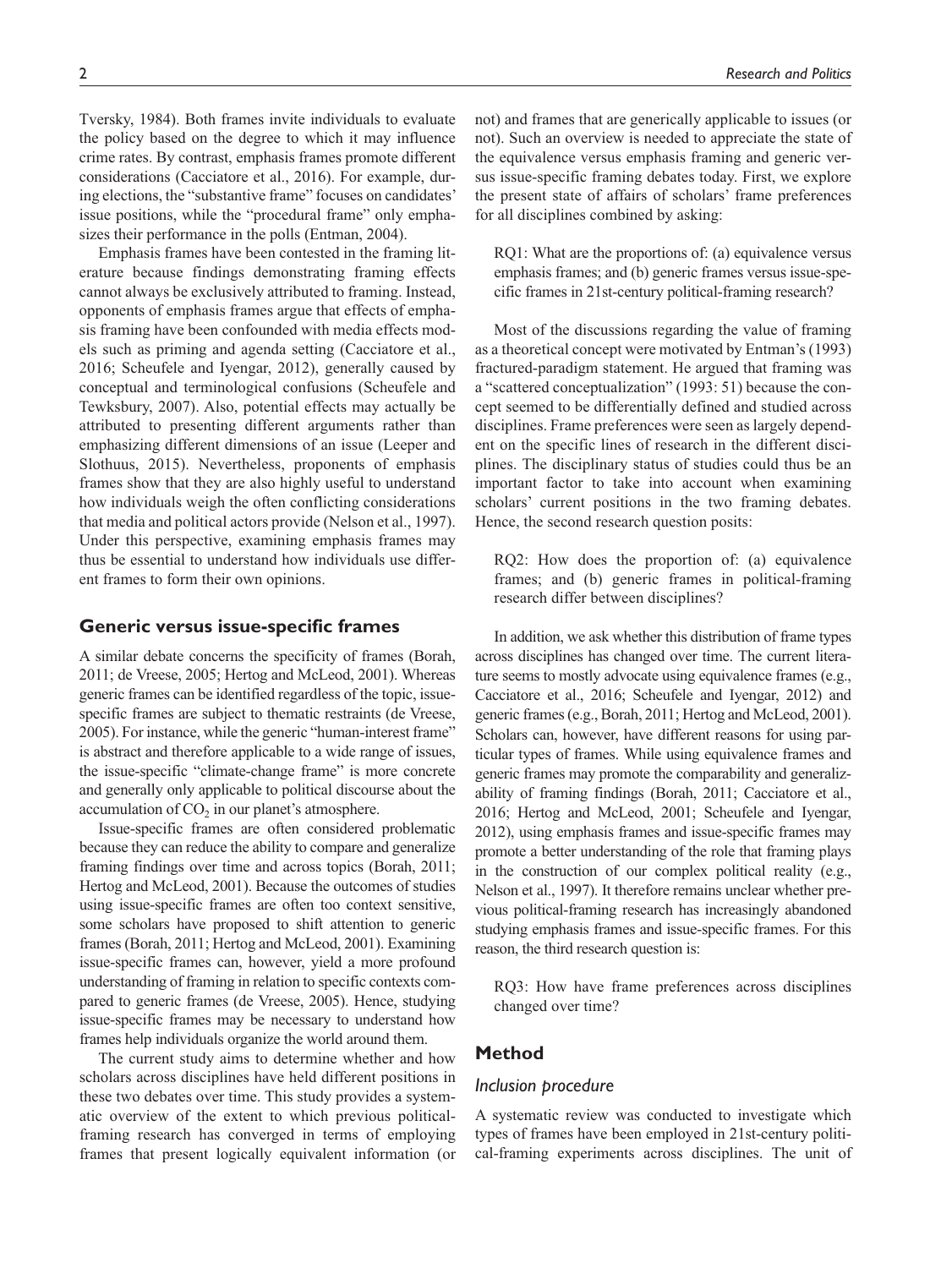analysis was experimental studies on political framing published from 2000–2016. In addition to journal articles and books, we included studies from conference papers and doctoral dissertations, as recommended by Cumming (2014). This enabled us to limit the influence of publication bias on the outcomes of this systematic review and to draw conclusions about the general population of studies. The time period was selected to provide 21st-century evidence for how frame preferences have evolved across disciplines and over time. We focused on experiments, because this widely used method is characterized by a high level of researcher control, thereby exposing scholars' frame preferences.

The systematic review comprised five steps. $<sup>1</sup>$  First, we</sup> identified relevant publications through database searching (see [Appendix A](https://journals.sagepub.com/doi/suppl/10.1177/2053168018783370) for search string) in 19 electronic databases related to the social sciences and humanities (see [Appendix B\)](https://journals.sagepub.com/doi/suppl/10.1177/2053168018783370). After removing duplicates (step 2), we manually screened each publication against the selection criteria (step 3). Publications were coded as preliminarily relevant when they: (a) studied framing of (b) one or more political topics through (c) experimental methods using (d) nativespeaking, healthy adults as participants. It was important to exclude studies that, for instance, explicitly focused on patients or children to be able to generalize the outcomes of this study to traditional political-framing research that typically focuses on the average voter. After carefully reading the method sections of these publications to determine definite relevance (step 4), we compressed the unit of analysis to individual studies (step 5) because publications could contain more than one relevant experiment.

# *Coding procedure*

The variable equivalence versus emphasis framing was coded based on how the authors of the original studies defined the frames that were employed in their experiment(s). Frames were coded as equivalence frames, when the original study explained how the different frames that were used had the same logical content. Otherwise, frames were coded as emphasis frames. Control frames were excluded from the analysis because they could neither be coded as equivalence frames or emphasis frames. We conducted a reliability assessment in which a sample of frames  $(N = 100)$  was coded by two independent coders. This yielded "almost perfect" agreement (Cohen's *κ* = 0.82; Landis and Koch, 1977).

The variable of issue-specific versus generic frames was coded based on which frames had been generally described as generic in the framing literature. When frames with different names were similar in terms of relating to particular concepts, they were likewise coded as generic (see [Appendix C](https://journals.sagepub.com/doi/suppl/10.1177/2053168018783370) for details). The remaining frames were coded as issue-specific. Reliability assessment of the same sample of frames  $(N = 100)$  produced "substantial" intercoder agreement (Cohen's  $\kappa$  = 0.79; Landis and Koch, 1977).

The variable of academic discipline was coded in the majority of studies by searching for the subject categories of each journal in the Journal Citation Reports from ISI Web of Science.<sup>2</sup> The categories were merged when possible, resulting in the discipline categories of political science (including public administration and international relations), communication, psychology (including educational research), and other. The other category contained all other disciplines (e.g., anthropology, economics, environmental science, health science, sociology), each of which individually had too few relevant studies for quantitative comparison. For studies published in journals that were not listed in the Journal Citation Reports, and studies published in books, doctoral dissertations, and conference papers, we determined the discipline categories by means of the websites of the journals, publishers, conferences, and departments in which the dissertations were defended.

Most studies were published in an outlet that belonged to one discipline category only (e.g., *Acta Politica* only belongs to political science). Some studies, however, were published in outlets belonging to two or more discipline categories (e.g., *Political Psychology* belongs to political science and psychology). These studies were categorized under all of these disciplines. Because a single experiment could belong to multiple disciplines, statistical analyses were conducted per discipline classification.

# **Results**

We retrieved 372 relevant experiments on political framing from 284 publications published between 2000–2016 (for the references, see [Appendix D;](https://journals.sagepub.com/doi/suppl/10.1177/2053168018783370) and for a full overview of the frames coded per study, see [Appendix E](https://journals.sagepub.com/doi/suppl/10.1177/2053168018783370)). These 284 publications comprised 244 journal articles (with 319 studies), 4 books (with 4 studies), 10 doctoral dissertations (with 22 studies) and 26 conference papers (with 27 studies). A majority of 85.8% of studies were thus published in a journal. Of the remaining studies, 1.1% were published in a book, 5.9% in a doctoral dissertation, and 7.3% in a conference paper. With regard to the disciplinary status of the studies,  $80.9\%$ were classified as belonging to only one discipline and 19.1% as belonging to two or more disciplines. In total, 33.1% of the studies were published in a political-science outlet, 35.2% in a communication outlet, 25.0% in a psychology outlet, and 26.6% in an outlet from a different discipline. Table 1 shows that the distribution of studies over the types of publication outlets was fairly equal between disciplines.

First, RQ1 asked about the presence of the four types of frames in 21st-century political-framing experiments across disciplines. The total number of frames employed in all studies was 998. Most experiments employed two frames ( $n = 223, 59.9\%$ ), three frames ( $n = 56, 15.1\%$ ) or four frames  $(n = 61, 16.4\%)$ . Few studies employed more than four frames  $(n = 25, 6.8\%)$  or compared only one frame to a control condition ( $n = 7, 1.9\%$ ).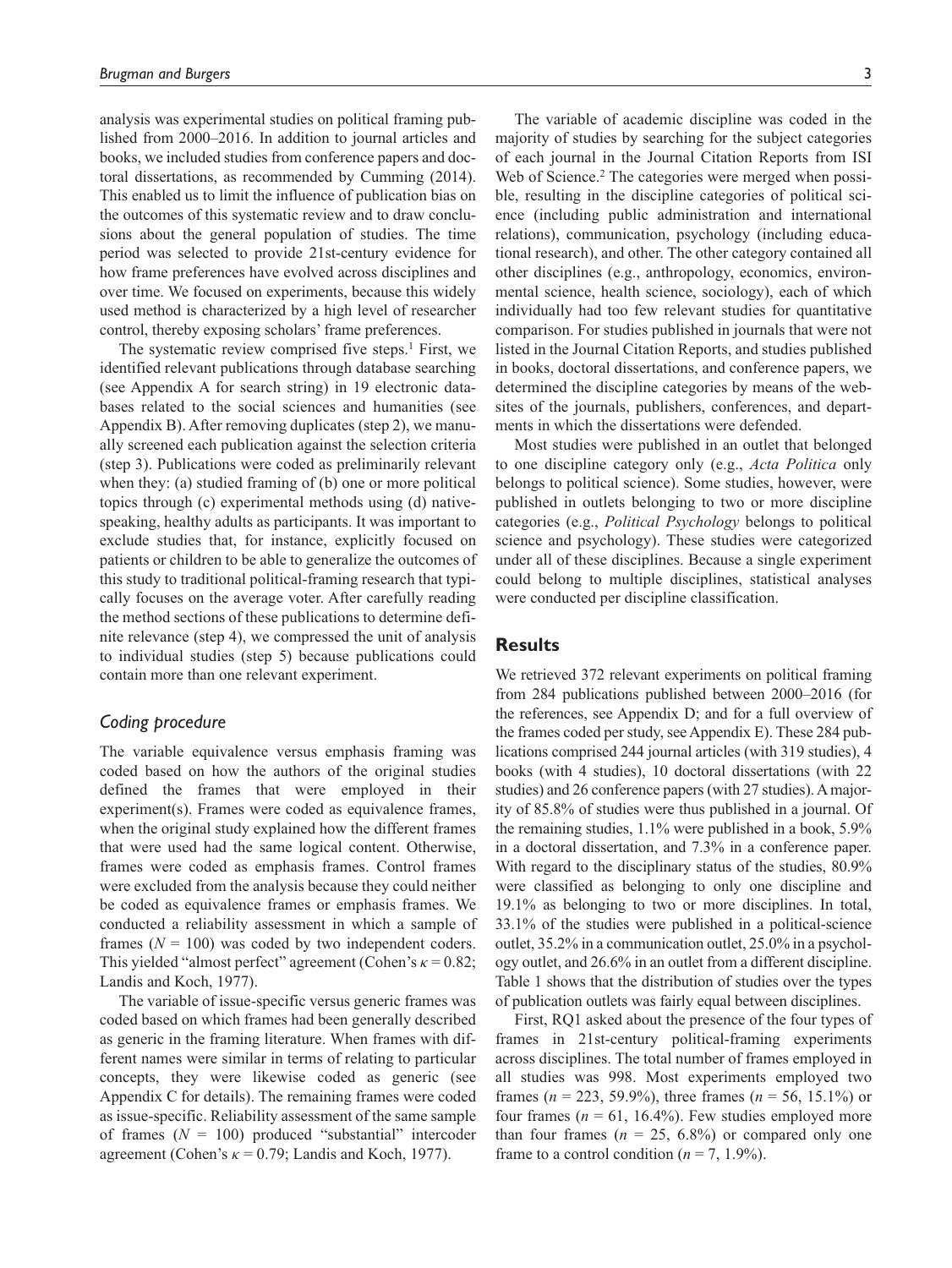|                  | Political science |                           | Communication |                       | Psychology |                    | Other disciplines |                           |
|------------------|-------------------|---------------------------|---------------|-----------------------|------------|--------------------|-------------------|---------------------------|
|                  | Total             | Political<br>science only | Total         | Communication<br>only | Total      | Psychology<br>only | Total             | Other<br>disciplines only |
| Journal article  | l 14              | 69                        | 101           | 76                    | 78         | 50                 | 93                | 60                        |
| <b>Book</b>      | 4                 | 0                         | 4             | 0                     | 0          | 0                  | 0                 | 0                         |
| PhD dissertation | 4                 |                           |               |                       | 13         | 13                 |                   |                           |
| Conference paper |                   |                           | 25            | 24                    |            | 0                  |                   | 0                         |
| Total            | 123               | 50                        | 13 I          | 30                    | 93         | 30                 | 99                | 35                        |

**Table 1.** Distribution of studies over publication outlets and disciplines.

Some studies are counted in >1 discipline, because they are published in an outlet that belongs to several disciplines such as the journals *Political Psychology* (political science and psychology) and *Political Communication* (political science and communication).

**Table 2.** Proportions of equivalence and generic frames per discipline.

|                                         | Discipline: yes |      | Discipline: no |      |           | Welch's t | df        | Cohen's d |         |
|-----------------------------------------|-----------------|------|----------------|------|-----------|-----------|-----------|-----------|---------|
|                                         | M               | SD   | k              | M    | <b>SD</b> | k         |           |           |         |
| <b>Proportion of equivalence frames</b> |                 |      |                |      |           |           |           |           |         |
| Communication                           | 0.07            | 0.25 | 3              | 0.11 | 0.30      | 24 I      | $-1.34$   | 316.03    | $-0.14$ |
| Political science                       | 0.09            | 0.27 | 123            | 0.10 | 0.29      | 249       | $-0.29$   | 255.01    | $-0.03$ |
| Psychology                              | 0.17            | 0.37 | 93             | 0.07 | 0.24      | 279       | $2.51*$   | 120.10    | 0.33    |
| Other disciplines                       | 0.04            | 0.20 | 99             | 0.11 | 0.31      | 273       | $-2.64**$ | 269.12    | $-0.28$ |
| <b>Proportion of generic frames</b>     |                 |      |                |      |           |           |           |           |         |
| Communication                           | 0.64            | 0.42 | 3              | 0.42 | 0.45      | 241       | $4.82**$  | 285.54    | 0.52    |
| Political science                       | 0.48            | 0.45 | 123            | 0.50 | 0.45      | 249       | $-0.51$   | 242.89    | $-0.06$ |
| Psychology                              | 0.46            | 0.46 | 93             | 0.51 | 0.45      | 279       | $-0.91$   | 154.45    | $-0.11$ |
| Other disciplines                       | 0.39            | 0.44 | 99             | 0.54 | 0.45      | 273       | $-2.88**$ | 176.13    | $-0.34$ |

*N* = 372; \* *p* < 0.05; \*\* *p* < 0.01.

Equivalence frames made up only 8.1% of all frames used in the studies (e.g., "superior ingroup frame", "inferior outgroup frame"; Chow et al., 2008). No less than 91.9% of the frames were emphasis frames (e.g., "victimization frame", "multicultural frame"; Bos et al., 2016). The relation between generic and issue-specific frames was less skewed with an average of 49.3% of the frames being generic (e.g., "politcy frame", "game frame"; Pingree et al., 2012), and 50.7% being issue-specific (e.g., "public aid frame", "strict work frame"; Shen and Edwards, 2005). In sum, emphasis frames were found to be more popular than equivalence frames, and a slight majority of frames were issue-specific rather than generic.

RQ2(a) investigated how the degree of equivalence framing differed between disciplines. Per study, we calculated a proportion of equivalence frames by dividing the number of equivalence frames by the total number of equivalence and emphasis frames. Because Student's *t*-test can be biased when sample sizes and variances are unequal between groups (Delacre et al., 2017), we used the more conservative Welch's *t*-test to test whether frame preferences differ between disciplines. The analysis showed that the degree of equivalence framing was significantly higher for studies published in psychology

outlets ( $M = 0.17$ ,  $SD = 0.37$ ) than those published in nonpsychology outlets  $(M = 0.07, SD = 0.24$ ; see Table 2). According to the effect size classifications of Cohen (1988), this difference can be classified as a small effect.3 Yet, studies published in other-discipline outlets were significantly less likely to employ equivalence frames  $(M = 0.04, SD = 0.20)$  than studies published in the communication outlets, political-science outlets, and psychology outlets combined  $(M = 0.11, SD = 0.31)$ . This effect can also be considered small (Cohen, 1998). The other two comparisons were non-significant. The results thus reveal small differences between disciplines in whether scholars prefer to use equivalence or emphasis frames.

RQ2(b) addressed how the degree of generic framing differed between disciplines. Per study, we calculated a proportion of generic frames by dividing the number of generic frames by the total number of generic and issuespecific frames. Welch's *t*-tests demonstrated that the degree of generic framing was significantly higher for studies published in communication ( $M = 0.64$ ,  $SD = 0.42$ ) compared to non-communication outlets  $(M = 0.42, SD = 0.45)$ . This difference constitutes a medium effect (Cohen, 1988). In contrast, the degree of generic framing was significantly lower for studies published in outlets from other-discipline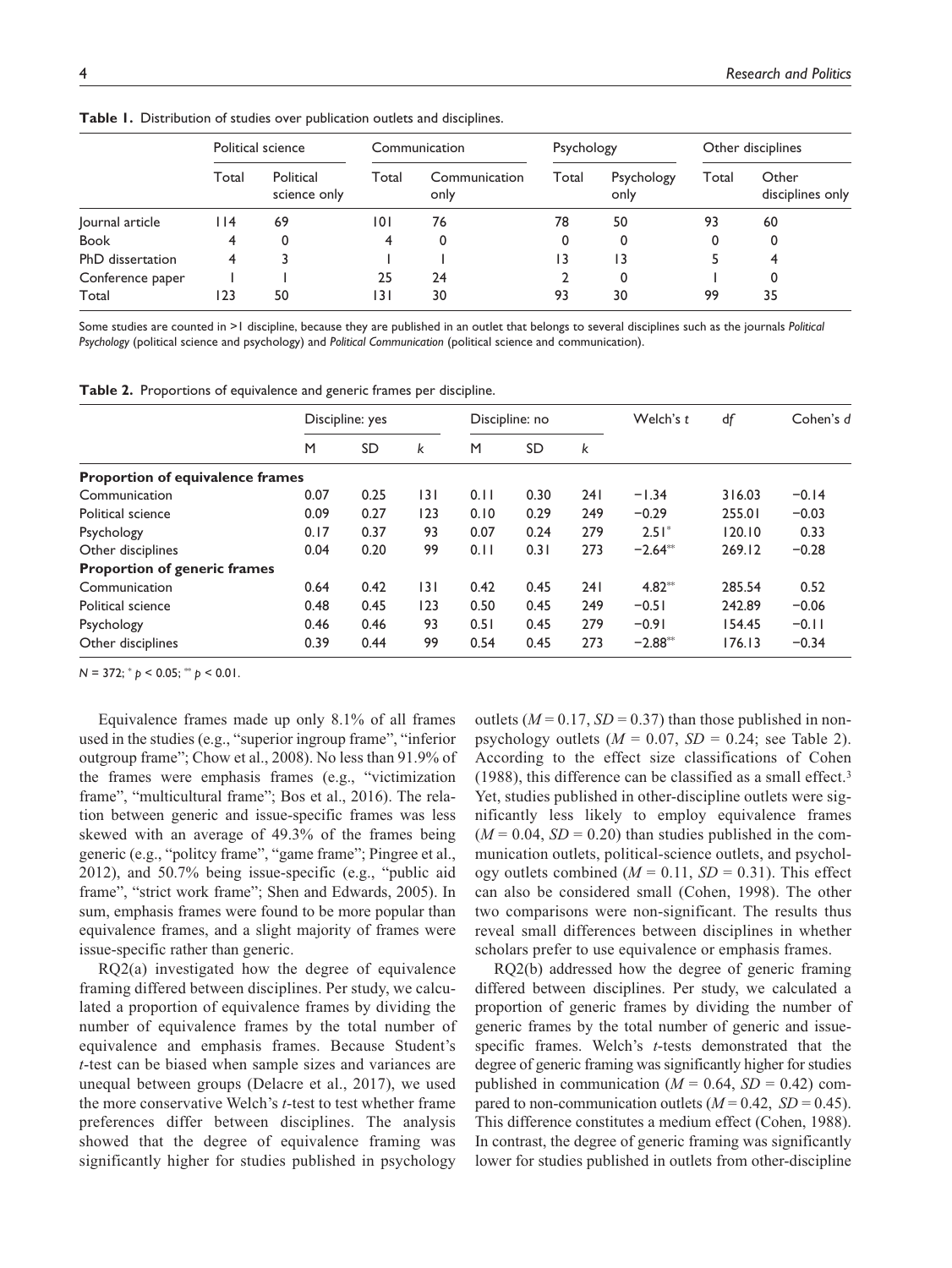| <b>Table 3.</b> Relation between publication year and frame preferences per discipline. |  |  |  |
|-----------------------------------------------------------------------------------------|--|--|--|
|-----------------------------------------------------------------------------------------|--|--|--|

|                                         | В       | <b>SE</b> | $\beta$ | k   | F        | R <sup>2</sup> |
|-----------------------------------------|---------|-----------|---------|-----|----------|----------------|
| <b>Proportion of equivalence frames</b> |         |           |         |     |          |                |
| Communication                           | 0.00    | 0.01      | 0.07    | 3   | 0.71     | 0.01           |
| Political science                       | $-0.01$ | 0.01      | $-0.17$ | 123 | 3.59     | 0.03           |
| Psychology                              | $-0.02$ | 0.01      | $-0.24$ | 93  | $5.68*$  | 0.06           |
| Other disciplines                       | $-0.02$ | 0.01      | $-0.26$ | 99  | $7.24**$ | 0.07           |
| <b>Proportion of generic frames</b>     |         |           |         |     |          |                |
| Communication                           | 0.01    | 0.01      | 0.14    | 3   | 2.51     | 0.02           |
| Political science                       | $-0.01$ | 0.01      | $-0.05$ | 123 | 0.30     | 0.00           |
| Psychology                              | $-0.01$ | 0.01      | $-0.15$ | 93  | 98. ا    | 0.02           |
| Other disciplines                       | $-0.00$ | 0.01      | $-0.03$ | 99  | 0.08     | 0.00           |
|                                         |         |           |         |     |          |                |

*N* = 372; \* *p* < 0.05; \*\* *p* < 0.01.

outlet  $(M = 0.39, SD = 0.44)$  compared to studies published in the communication outlets, political-science outlets, and psychology outlets combined  $(M = 0.54, SD = 0.45)$ . This effect can be classified as small (Cohen, 1988). The other two comparisons were non-significant. The results show small to medium differences between disciplines with regard to the popularity of generic versus issue-specific frames.

Finally, RQ3 dealt with changes in frame preferences across disciplines over time. Regression analyses showed that publication year explained a significant amount of variance in equivalence-frame use,  $R^2 = 0.02$ ,  $F(1, 370) = 8.73$ , *p* < 0.01. Equivalence-frame use seemed to have decreased over the years  $(B = -0.01, SE = 0.00, t(370) = -2.96, p <$ 0.01). This decrease was, however, considerably small. Furthermore, publication year did not significantly explain any variance in generic-frame use,  $R^2 = 0.00$ ,  $F(1, 370) =$ 1.31,  $p = 0.25$ . When zooming in on the discipline categories (see Table 3), we found that the proportion of equivalence frames has decreased over time in psychology and other-discipline studies. We found no significant relations between time and the proportion of generic frames. These results thus suggest that the degree to which scholars employ equivalence versus emphasis frames and generic versus issue-specific frames in political-framing experiments has hardly changed.

# **Discussion and conclusions**

This systematic review reveals the distribution of frame preferences across disciplines and over time in 21st-century political-framing experiments. The findings substantiate two tendencies in framing research, criticized by some scholars: (a) a dominance of emphasis frames over equivalence frames (e.g., Cacciatore et al., 2016; Scheufele and Iyengar, 2012); and (b) a dominance of issue-specific frames over generic frames (e.g., Borah, 2011; Hertog and McLeod, 2001). Results show that approximately one out of ten frames were equivalence frames and a slight majority of frames were issue-specific frames (RQ1).

Comparing frame preferences between disciplines showed that studies from psychology outlets differed from all studies in the relatively high number of equivalence frames that were studied (RQ2). Furthermore, studies from communication outlets differed from all others studies in the relatively high amount of generic frames that were employed. Third, studies from outlets that belong to disciplines other than political science, communication, or psychology differed from these studies in the relatively high amount of emphasis frames and issue-specific frames that were used. Studies published in political-science outlets seemed to represent the average study in previous politicalframing research in terms of the presence of the different frame types.

These findings seem to contradict some of the expectations raised in the framing literature regarding the distribution of frame preferences over disciplines. For instance, equivalence framing originates from ground-breaking work by psychologists Kahneman and Tversky (1984). Because of this tradition, psychology studies are often expected to use more equivalence framing than studies from other disciplines (e.g., Scheufele and Iyengar, 2012). Although our analysis shows that psychology studies are almost twice as likely to involve equivalence framing, still only one-fifth of psychology experiments actually involved equivalence framing. Similarly, the dominance of issue-specific framing seems to have been most often criticized in the communication literature (e.g., Borah, 2011). Yet, we show that communication studies are most likely to involve generic framing compared to studies from other disciplines.

Examining frame preferences over time showed that frame preferences within disciplines have hardly changed since the turn of the century (RQ3). A small decrease was found in the overall degree of equivalence framing due to a small decrease in the use of equivalence frames in studies from psychology and other disciplines. In contrast, no differences in the degree of generic framing were found over time.

These findings seem to contradict the amount of attention that scholars have paid to discuss how framing research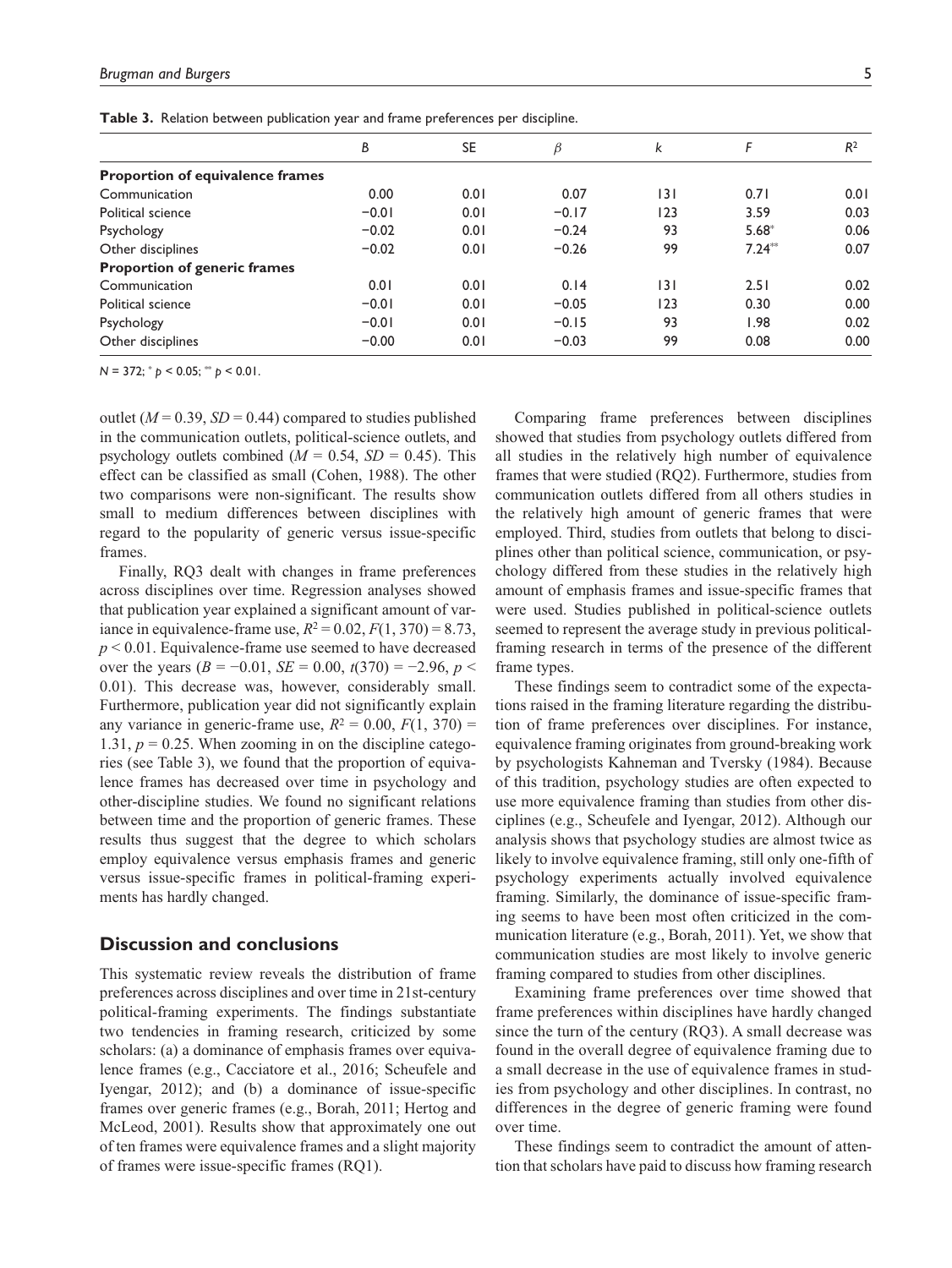is increasingly characterized by emphasis frames and issuespecific frames (e.g., Borah, 2011; Cacciatore et al., 2016; Hertog and McLeod, 2001; Scheufele and Iyengar, 2012). The observation that framing scholars have a tendency to use many emphasis frames and issue-specific frames is correct. This study shows, however, that the degree of equivalence framing and generic framing in political-framing research has not shifted since the turn of the century.

Some limitations of the current study can be noted. First, we did not investigate the impact of each individual study in terms of the number of citations. Trends in frame preferences could be different for the most influential (most cited) studies. Unfortunately, many studies were too recently published to determine impact. Future research could take the number of citations of studies into account. Second, we only focused on political framing in experiments because this method is characterized by the most researcher control. Future research could consider examining other methods such as content analysis.

Overall, this study shows that debates about the "true" nature of frames have had little influence on scholars' frame choices across disciplines in previous research on political framing. We found meaningful and time-consistent differences in approaches to political framing between disciplines. Despite the fact that studies using emphasis frames (e.g., Borah, 2011; Hertog and McLeod, 2001) and issuespecific frames (e.g., Cacciatore et al., 2016; Scheufele and Iyengar, 2012) have received considerable criticism, equivalence frames and generic frames have not received increasing research attention. Instead, frame preferences appear to be discipline-specific and considerably stable.

## **Declaration of conflicting interests**

The author(s) declared no potential conflicts of interest with respect to the research, authorship, and/or publication of this article.

### **Funding**

The author(s) disclosed receipt of the following financial support for the research, authorship, and/or publication of this article: The contribution of Christian Burgers was supported by the Netherlands Organisation for Scientific Research (NWO/VENI grant 275-89-020, www.nwo.nl).

#### **Supplementary material**

The supplementary files are available at [http://journals.sagepub.](http://journals.sagepub.com/doi/suppl/10.1177/2053168017783370) [com/doi/suppl/1](http://journals.sagepub.com/doi/suppl/10.1177/2053168017783370)0.1177/2053168018783370. The replication files are available at: <https://osf.io/3fhs8/>

#### **Notes**

- 1. Parts of the data reported in this paper were also used for a different study, which has been published elsewhere (Brugman et al., 2017).
- 2. This criterion was chosen to distinguish between academic fields in order to account for cultural differences

in how disciplines are grouped between countries. The highest degree earned of the first author (e.g., PhD in Communication, PhD in Political Science) would for instance produce a distorted image, because unlike the USA, for example, a PhD in Communication is uncommon in the UK. Furthermore, senior scholars who received their PhD some years ago may have moved between fields. In addition, division categories of funding organizations present similar difficulties. For instance, the National Science Foundation suggests that "political science" belongs to the Social and Economic Sciences (SES) division of social, behavioral, and economic sciences (SBE) together with disciplines like economics and sociology. In contrast, the ERC panels of the European commission place "political

science" in panel SH2 ("Institutions, Values, Environment and Space"), and place both economics (panel SH1: "Individuals, Markets and Organisations") and sociology (panel SH3: "The Social World, Diversity, Population") in different panels.

3. Cohen's *d* scores were calculated using JASP (JASP Team, 2018).

#### **References**

- References included in the systematic review are preceded by an asterisk.
- Borah P (2011) Conceptual issues in framing theory: A systematic examination of a decade's literature. *Journal of Communication* 61(2): 246–263.
- \*Bos L, Lecheler S, Mewafi M, et al. (2016) It's the frame that matters: Immigrant integration and media framing effects in the Netherlands. *International Journal of Intercultural Relations* 55: 97–108.
- Brugman BC, Burgers C and Steen GJ (2017) Recategorizing political frames: A systematic review of metaphorical framing in experiments on political communication. *Annals of the International Communication Association* 41(2): 181–197.
- Cacciatore MA, Scheufele DA and Iyengar S (2016) The end of framing as we know it … and the future of media effects. *Mass Communication and Society* 19(1): 7–23.
- Cohen J (1988) *Statistical Power Analysis for the Behavioral Sciences*. Hillsdale: Erlbaum.
- \*Chow RM, Lowery BS and Knowles ED (2008) The two faces of dominance: The differential effect of ingroup superiority and outgroup inferiority on dominant-group identity and group esteem. *Journal of Experimental Social Psychology* 44(4): 1073–1081.
- Cumming G (2014) The new statistics: Why and how. *Psychological Science* 25(1): 7–29.
- D'Angelo P (2012) Studying framing in political communication with an integrative approach. *American Behavioral Scientist* 56(3): 353–364.
- Delacre M, Lakens D and Leys C (2017) Why psychologists should by default use Welch's *t*-test instead of Student's *t*-test. *International Review of Social Psychology* 30(1): 92–101.
- de Vreese CH (2005) News framing: Theory and typology. *Information Design Journal* 13(1): 51–62.
- Entman RM (1993) Framing: Toward clarification of a fractured paradigm. *Journal of Communication* 43(4): 51–58.